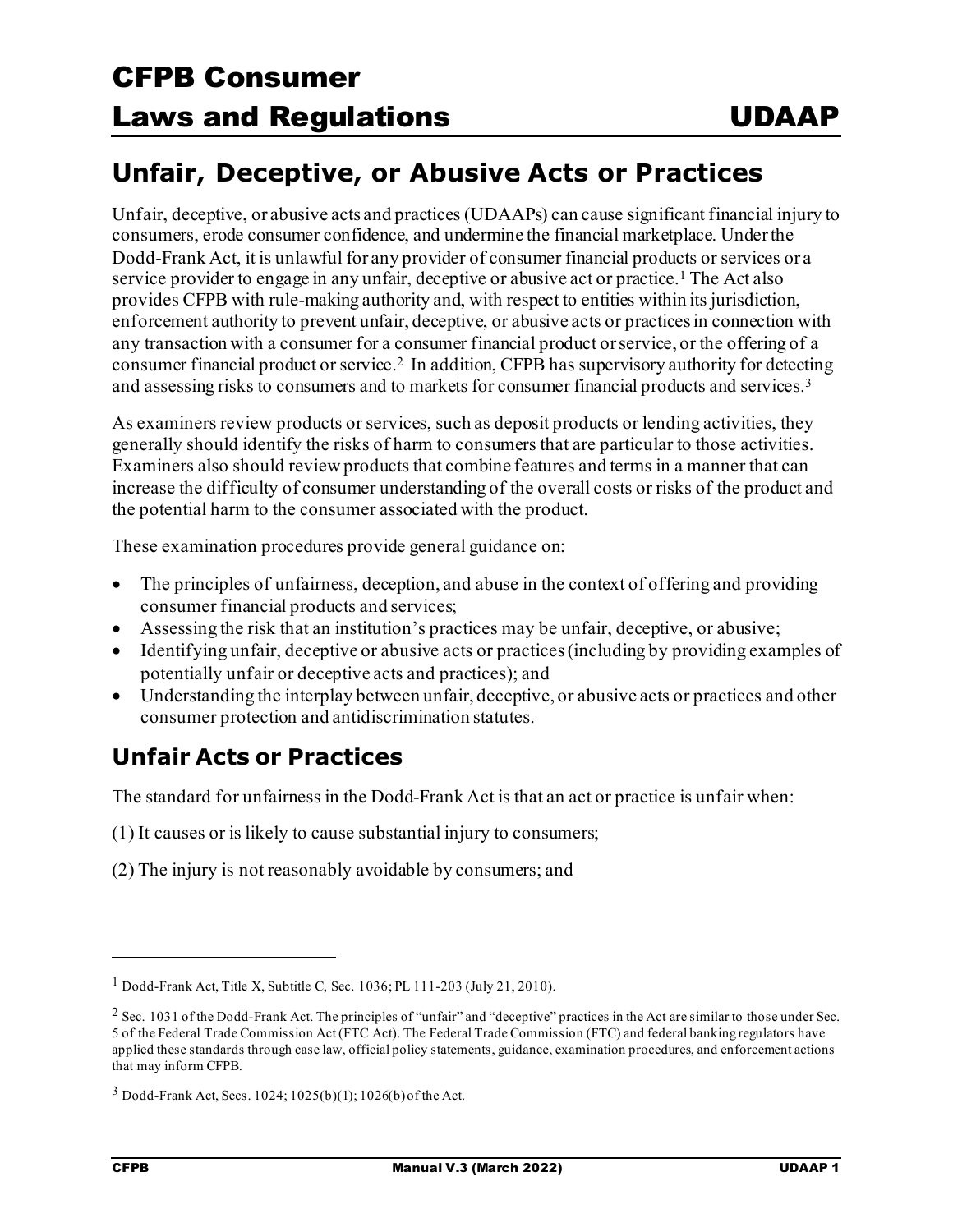(3) The injury is not outweighed by countervailing benefits to consumers or to competition.[4](#page-1-0)

#### • *The act or practice must cause or be likely to cause substantial injury to consumers.*

Substantial injury usually involves monetary harm. Monetary harm includes, for example, costs or fees paid by consumers as a result of an unfair practice.<sup>[5](#page-1-1)</sup>An act or practice that causes a small amount of harm to a large number of people may be deemed to cause substantial injury. Foregone monetary benefits or denial of access to products or services, like that which may result from discriminatory behavior, may also cause substantial injury.

Actual injury is not required in every case. A significant risk of concrete harm is also sufficient. However, trivial or merely speculative harms are typically insufficient for a finding of substantial injury. Emotional impact and other more subjective types of harm also will not ordinarily amount to substantial injury. Nevertheless, in certain circumstances, such as unreasonable debt collection harassment or discriminatory conduct, emotional impacts or dignitary harms may amount to or contribute to substantial injury.

#### • *Consumers must not be reasonably able to avoid the injury.*

An act or practice is not considered unfair if consumers may reasonably avoid injury. Consumers cannot reasonably avoid injury if the act or practice interferes with their ability to effectively make decisions or to take action to avoid injury. Normally the marketplace is self-correcting; it is governed by consumer choice and the ability of individual consumers to make their own private decisions without regulatory intervention. If material information about a product, such as pricing, is modified after the consumer has committed to purchasing the product, or withheld, the consumer cannot reasonably avoid the injury. Moreover, consumers cannot avoid injury if they are coerced into purchasing unwanted products or services or if a transaction occurs without their knowledge or consent. Consumers cannot reasonably avoid discrimination.

A key question is not whether a consumer could have made a better choice. Rather, the question is whether an act or practice hinders a consumer's decision-making. For example, not having access to important information could prevent consumers from comparing available alternatives, choosing those that are most desirable to them, and avoiding those that are inadequate or unsatisfactory. In addition, if almost all market participants engage in a practice, a consumer's incentive to search elsewhere for better terms is reduced, and the practice may not be reasonably avoidable. $^6$  $^6$ 

<span id="page-1-0"></span><sup>&</sup>lt;sup>4</sup> The standard for unfairness in the Dodd-Frank Act has the same three-part test as the FTC Act. This standard was first stated in the FTC Policy Statement on Unfairness (Dec. 17, 1980), *available at*[: http://www.ftc.gov/bcp/policystmt/ad-unfair.htm](http://www.ftc.gov/bcp/policystmt/ad-unfair.htm). Congress later amended the FTC Act to include this specific standard in the Act itself. 15 U.S.C. § 45(n).

<span id="page-1-1"></span><sup>5</sup> FTC Policy Statement on Unfairness, at p. 3.

<span id="page-1-2"></span><sup>6</sup> *See* Credit Practices Rule, 49 Fed. Reg. 7740, 7746 (1984).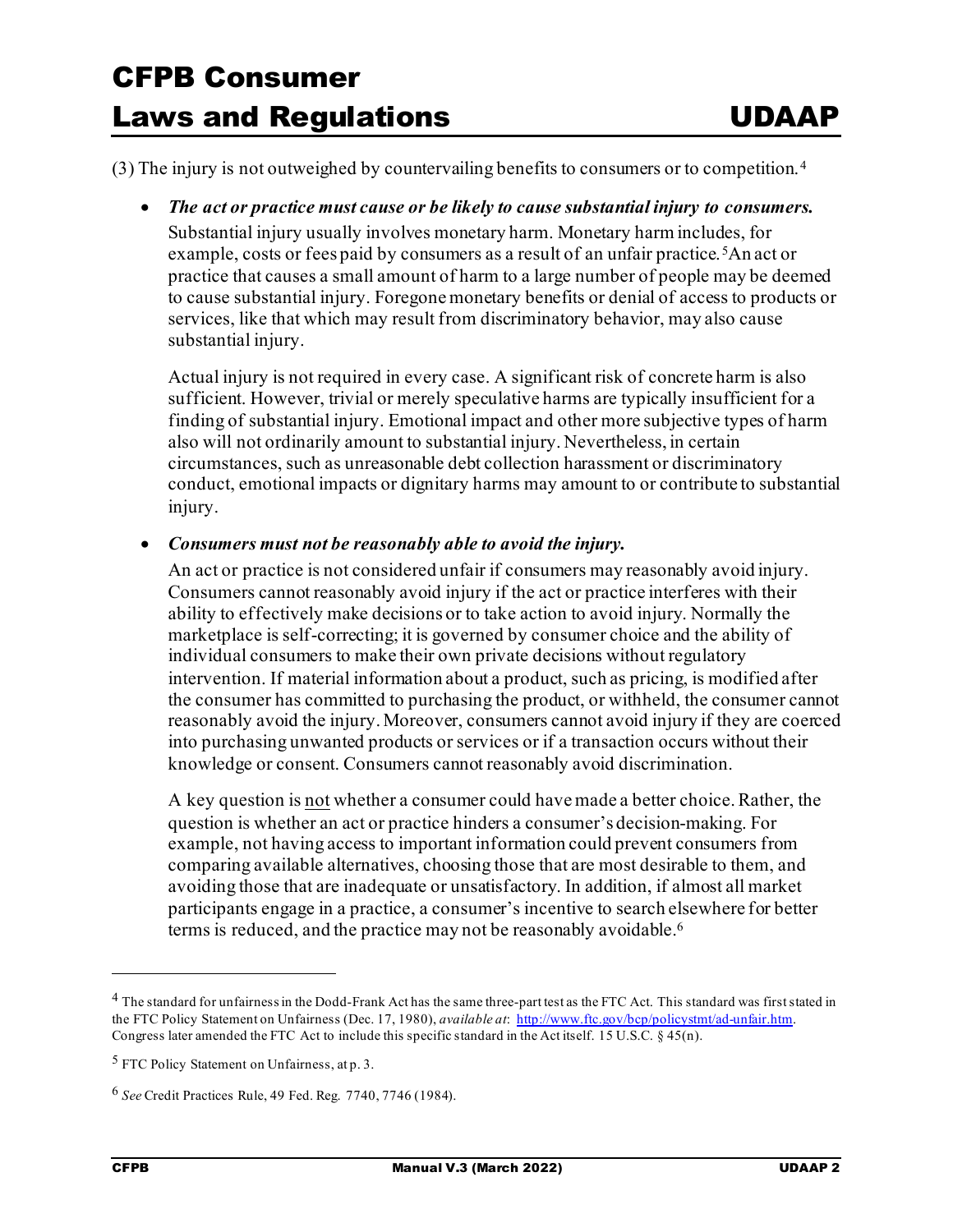For an injury to be reasonably avoidable, consumers must have practical means to avoid it, and the actions that a consumer is expected to take to avoid injury must be reasonable. While a consumer might avoid harm by hiring independent experts to test products in advance or by bringing legal claims for damages in every case of harm, these actions generally would be too expensive to be practical for individual consumers and, therefore, are not reasonable. There are many instances where consumers simply have no mechanism to avoid the injury. For example, consumers typically cannot avoid the harms of discrimination.

• *The injury must not be outweighed by countervailing benefits to consumers or competition.*

To be unfair, the act or practice must be injurious in its net effects — that is, the injury must not be outweighed by any offsetting consumer or competitive benefits that also are produced by the act or practice. Offsetting consumer or competitive benefits of an act or practice may include lower prices to the consumer or a wider availability of products and services resulting from competition.

Costs that would be incurred for measures to prevent the injury also are taken into account in determining whether an act or practice is unfair. These costs may include the costs to the institution in taking preventive measures and the costs to society as a whole of any increased burden and similar matters.

Public policy, as established by statute, regulation, judicial decision, or agency determination, may be considered with all other evidence to determine whether an act or practice is unfair. However, public policy considerations by themselves may not serve as the primary basis for determining that an act or practice is unfair.

#### **Examples**

The examples described below stem from federal enforcement actions. They provide insight into practices that have been alleged to be unfair by other regulators and may inform CFPB's determinations. However, the particular facts in a case are crucial to a determination of unfairness. It is important to bear in mind that a change in facts could change the appropriate determination. Moreover, the brief summaries below do not present all of the material facts relevant to the determinations in each case. The examples show how the unfairness standard may be applied.

**Refusing to release lien after consumer makes final payment on a mortgage.[7](#page-2-0)** The Federal Trade Commission (FTC) brought an enforcement action against a mortgage company based on allegations, described below, that the company repeatedly failed to release liens after consumers fully paid the amount due on their mortgages.

<span id="page-2-0"></span><sup>7</sup>*FTC v. Capital City Mortgage Corp*., Civil No. 98 CV-237 (D.D.C. Feb. 2005), *available at* <http://www.ftc.gov/opa/2005/02/capitalcity.shtm>.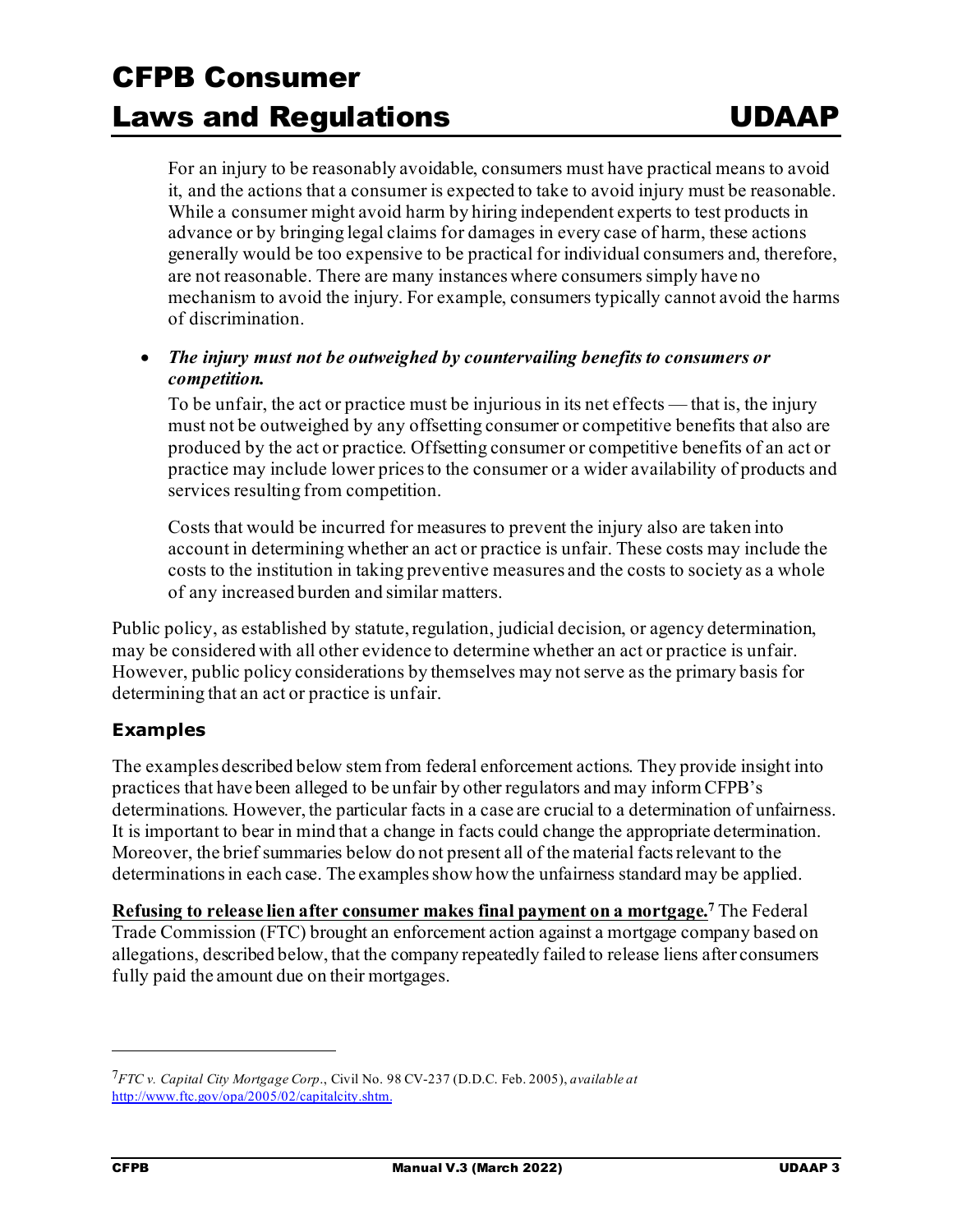- Substantial injury. Consumers sustained economic injury when the mortgage servicer did not release the liens on their properties after the consumers had repaid the total amount due on the mortgages.
- Not outweighed by benefits. Countervailing benefits to competition or consumers did not result from the servicer's alleged failure to appropriately service the mortgage loan and release the lien promptly.
- Not reasonably avoidable. Consumers had no way to know in advance of obtaining the loan that the mortgage servicer would not release the lien after full payment. Moreover, consumers generally cannot avoid the harm caused by an improper practice of a mortgage servicer because the servicer is chosen by the owner of the loan, not the borrower. Thus, consumers cannot choose their loan servicer and cannot change loan servicers when they are dissatisfied with the quality of the loan servicing.

**Dishonoring credit card convenience checks without notice**.<sup>[8](#page-3-0)</sup> The Office of Thrift Supervision (OTS) and Federal Deposit Insurance Corporation (FDIC) brought enforcement actions against a credit card issuer that sent convenience checks with stated credit limits and expiration dates to customers. For a significant percentage of consumers, the issuer reduced credit lines after the checks were presented, and then the issuer dishonored the consumers' checks.

- Substantial injury. Consumers paid returned-check fees and may have experienced a negative impact on credit history.
- Not outweighed by benefits. The card issuer later reduced credit limits based on credit reviews. Based on the particular facts involved in the case, the harm to consumers from the dishonored convenience checks outweighed any benefit of using new credit reviews.
- Not reasonably avoidable. Consumers reasonably relied on their existing credit limits and expiration dates on the checks when deciding to use them for a payment. Consumers had received no notice that the checks they used were being dishonored until they learned from the payees. Thus, consumers could not reasonably have avoided the injury.

**Processing payments for companies engaged in fraudulent activities.**[9](#page-3-1) The Office of the Comptroller of the Currency (OCC) brought an enforcement action in a case involving a bank that maintained deposit account relations with telemarketers and payment processors, based on the following allegations. The telemarketers regularly deposited large numbers of remotely created checks drawn against consumers' accounts. A large percentage of the checks were not authorized by consumers. The bank failed to establish appropriate policies and procedures to prevent, detect, or remedy such activities.

<span id="page-3-0"></span><sup>8</sup>*In re American Express Bank, FSB* (Cease and Desist Order WN-09-016, and Order of Assessment of a Civil Money Penalty for \$250,000, WN-09-017, June 29, 2009) OTS Docket No. 15648; *In re American Express Centurion Bank*, (Cease and Desist Order, June 30, 2009) Docket FDIC-09-251b, available a[t http://www.fdic.gov/news.](http://www.fdic.gov/news/news/press/2009/pr09108.html)

<span id="page-3-1"></span><sup>&</sup>lt;sup>9</sup>In re Wachovia Bank, National Association, available a[t http://www.occ.treas.gov](http://www.occ.treas.gov/)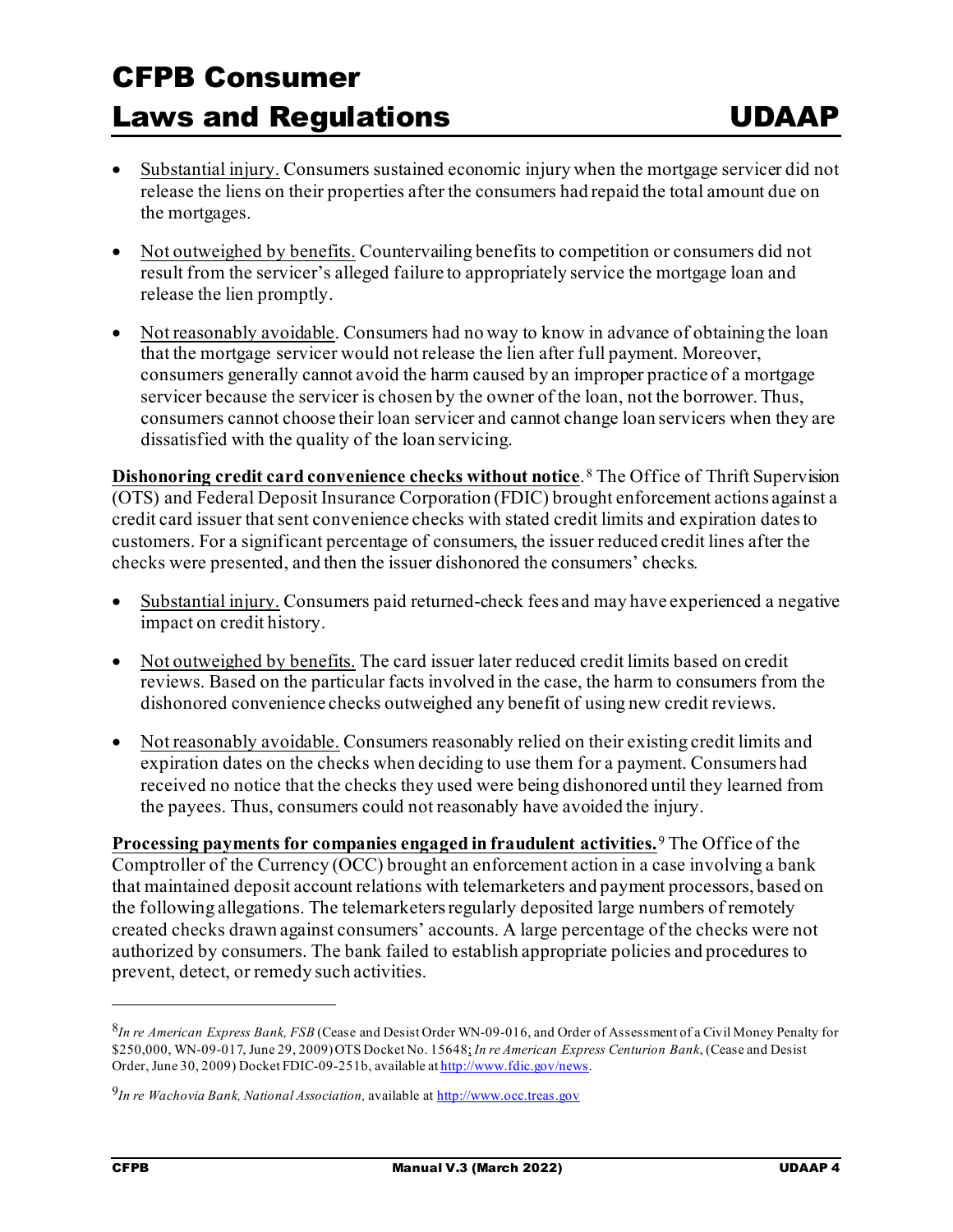- Substantial injury. Consumers lost money from fraudulent checks created remotely and drawn against their accounts.
- Not outweighed by benefits. The cost to the bank of establishing a minimum level of due diligence, monitoring, and response procedures sufficient to remedy the problemwould have been far less than the amount of injury to consumers that resulted from the bank's avoiding those costs.
- Not reasonably avoidable. Consumers could not avoid the harm because the harm resulted principally from transactions to which the consumers had not consented.

### **Deceptive Acts or Practices**

A representation, omission, act, or practice is deceptive when

(1) The representation, omission, act, or practice misleads or is likely to mislead the consumer;

(2) The consumer's interpretation of the representation, omission, act, or practice is reasonable under the circumstances; and

(3) The misleading representation, omission, act, or practice is material.<sup>[10](#page-4-0)</sup>

• *There must be a representation, omission, act, or practice that misleads or is likely to mislead the consumer.*

Deception is not limited to situations in which a consumer has already been misled. Instead, an act or practice may be deceptive if it is *likely to mislead* consumers.

It is necessary to evaluate an individual statement, representation, or omission not in isolation, but rather in the context of the entire advertisement, transaction, or course of dealing, to determine whether the overall net impression is misleading or deceptive. A representation may be an express or implied claim or promise, and it may be written or oral. If material information is necessary to prevent a consumer from being misled, it may be deceptive to omit that information.

Written disclosures may be insufficient to correct a misleading statement or representation, particularly where the consumer is directed away from qualifying limitations in the text or is counseled that reading the disclosures is unnecessary. Likewise, oral or fine print disclosures or contract disclosures may be insufficient to cure a misleading headline or a prominent written representation. Similarly, a deceptive act or practice may not be cured by subsequent truthful disclosures.

Acts or practices that may be deceptive include: making misleading cost or price claims; offering to provide a product or service that is not in fact available; using bait-and-switch

<span id="page-4-0"></span><sup>10</sup>*See* FTC Policy Statement on Deception, available a[t http://www.ftc.gov/bcp/policystmt/ad-decept.htm.](http://www.ftc.gov/bcp/policystmt/ad-decept.htm) Examiners should be informed by the FTC's standard for deception.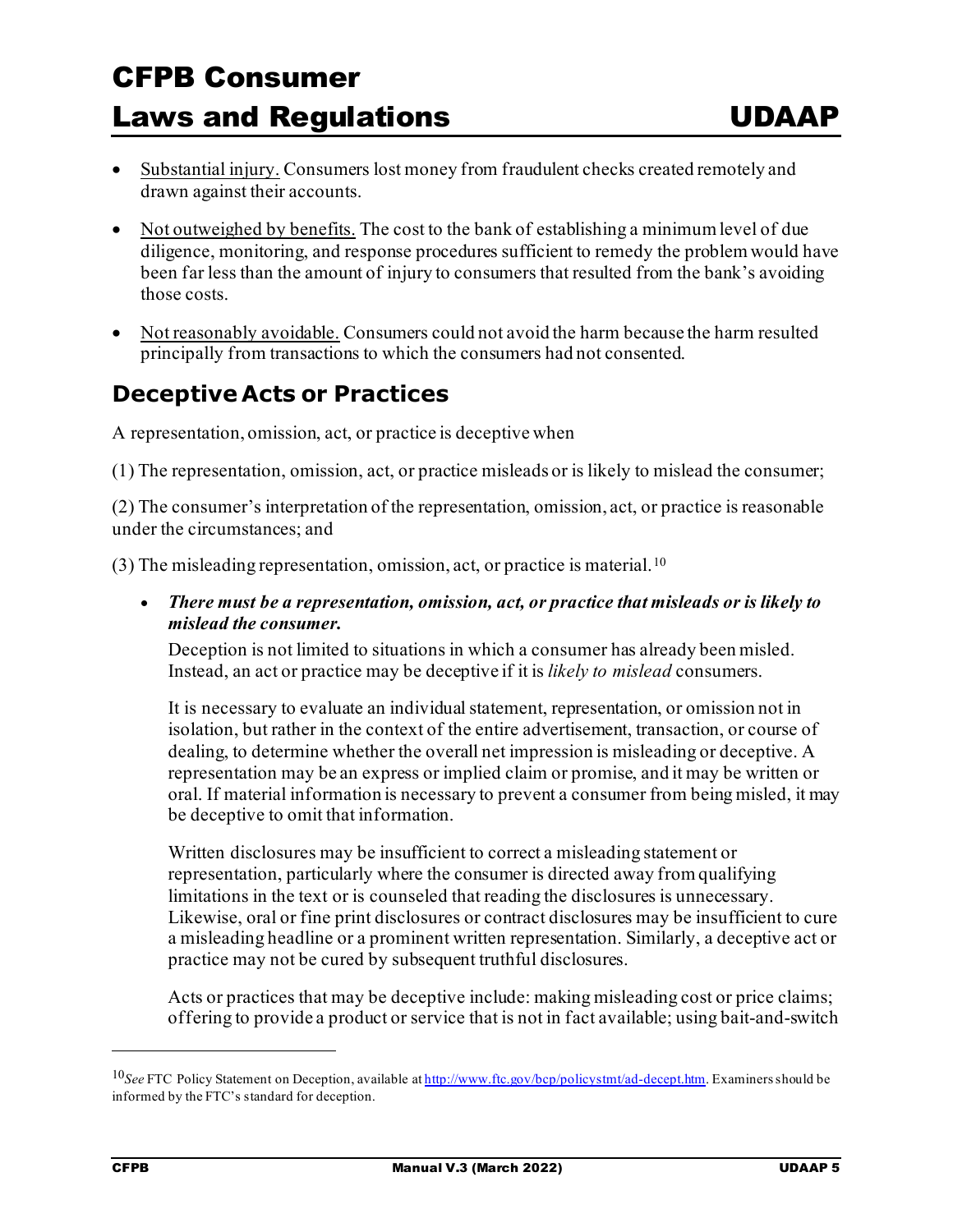techniques; omitting material limitations or conditions from an offer; or failing to provide the promised services.

The FTC's "four Ps" test can assist in the evaluation of whether a representation, omission, act, or practice is likely to mislead:

- o Is the statement prominent enough for the consumer to notice?
- $\circ$  Is the information presented in an easy-to-understand format that does not contradict other information in the package and at a time when the consumer's attention is not distracted elsewhere?
- o Is the placement of the information in a location where consumers can be expected to look or hear?
- $\circ$  Finally, is the information in close proximity to the claim it qualifies?<sup>[11](#page-5-0)</sup>
- *The representation, omission, act, or practice must be considered from the perspective of the reasonable consumer.*

In determining whether an act or practice is misleading, one also must considerwhether the consumer's interpretation of or reaction to the representation, omission, act, or practice is reasonable under the circumstances. In other words, whether an act or practice is deceptive depends on how a reasonable member of the target audience would interpret the representation. When representations or marketing practices target a specific audience, such as older Americans, young people, or financially distressed consumers, the communication must be reviewed from the point of view of a reasonable member of that group.

Moreover, a representation may be deceptive if the majority of consumers in the target class do not share the consumer's interpretation, so long as a significant minority of such consumers is misled. When a seller's representation conveys more than one meaning to reasonable consumers, one of which is false, the seller is liable for the misleading interpretation.

Exaggerated claims or "puffery," however, are not deceptive if the claims would not be taken seriously by a reasonable consumer.

• *The representation, omission, or practice must be material.*

A representation, omission, act, or practice is material if it is likely to affect a consumer's choice of, or conduct regarding, the product or service. Information that is important to consumers is material.

Certain categories of information are presumed to be material. In general, information about the central characteristics of a product or service – such as costs, benefits, or

<span id="page-5-0"></span><sup>11</sup>FTC, *Dot Com Disclosures, Information about On-Line Advertising,* available at: [http://business.ftc.gov/documents/bus41-dot](http://business.ftc.gov/documents/bus41-dot-com-disclosures-information-about-online-advertising.pdf)[com-disclosures-information-about-online-advertising.pdf](http://business.ftc.gov/documents/bus41-dot-com-disclosures-information-about-online-advertising.pdf).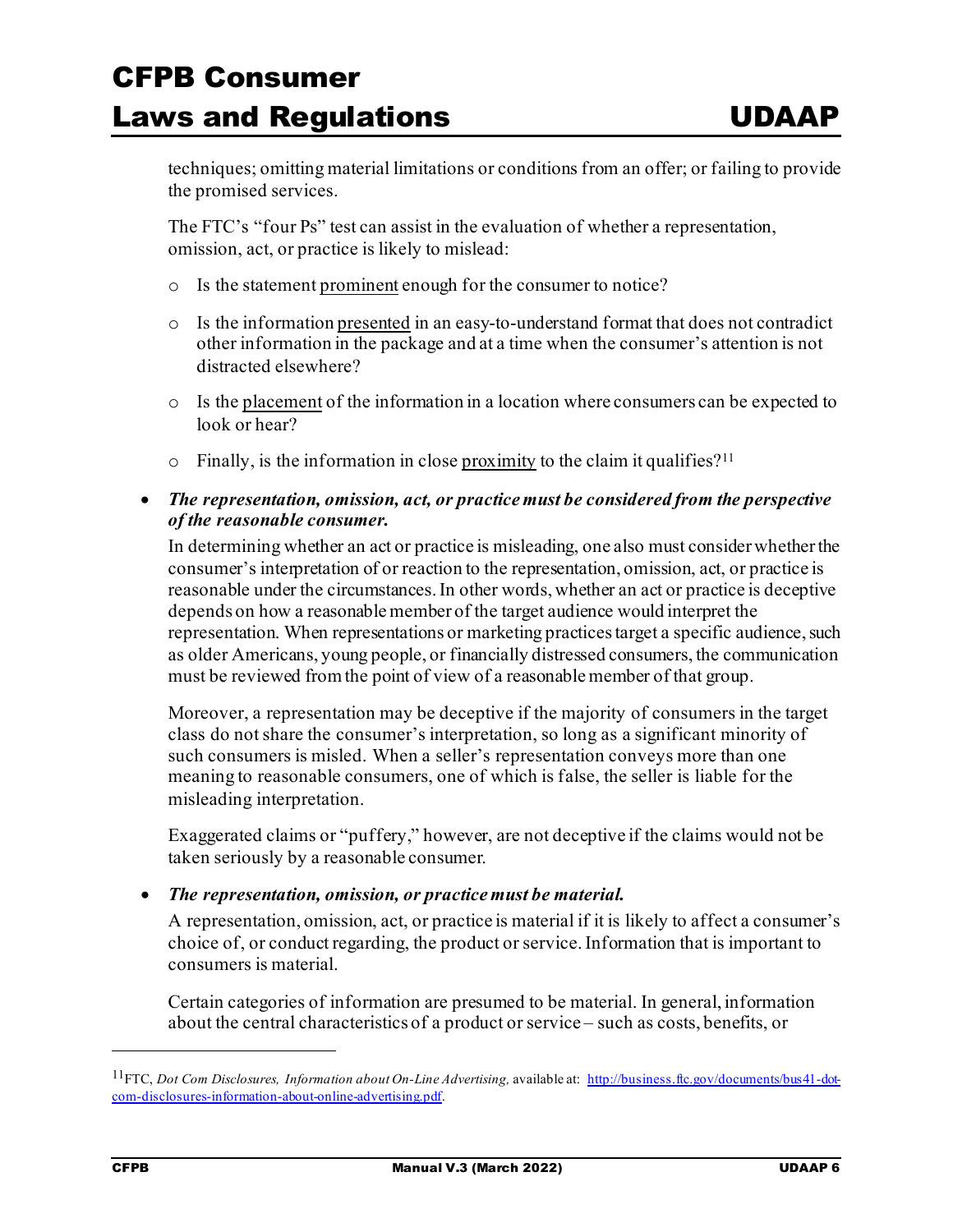restrictions on the use or availability – is presumed to be material. Express claims made with respect to a financial product or service are presumed material. Implied claims are presumed to be material when evidence shows that the institution intended to make the claim (even though intent to deceive is not necessary for deception to exist).

Claims made with knowledge that they are false are presumed to be material. Omissions will be presumed to be material when the financial institution knew or should have known that the consumer needed the omitted information to evaluate the product or service.

If a representation or claim is not presumed to be material, it still would be considered material if there is evidence that it is likely to be considered important by consumers.

#### **Examples**

The examples described below stem from federal enforcement actions. They provide insight into practices that have been alleged to be deceptive by other regulators and may inform CFPB's determinations. However, as with unfairness, the particular facts in a case are crucial to a determination of deception. It is important to bear in mind that a change in facts could change the appropriate determination. Moreover, the brief summaries below do not present all of the material facts relevant to the determinations in each case. The examples show how the deception standard may be applied.

**Inadequate disclosure of material lease terms in television advertising. [12](#page-6-0)** The FTC brought actions against vehicle leasing companies alleging that their television advertisements represented that consumers could lease vehicles for "\$0 down" when advertising a monthly lease payment. However, the FTC alleged that the "blur" of "unreadable fine print" that flashed on the screen at the end of the advertisement disclosed costs of at least \$1,000. The settlements prohibited the vehicle leasing companies from misrepresenting the amount consumers must pay when signing the lease.

In addition, the FTC required that if the companies make any representation about the amounts due at lease signing, or that there is "no down payment," the companies must make an equally prominent (readable and audible) disclosure of the total amount of all fees due when consumers sign the lease.

Representation or omission likely to mislead. The television advertisements featured prominent statements of "no money down" or "\$0 down" at lease signing. The advertisement also contained, at the bottom of the screen, a "blur" of small print in which disclosures of various costs required by Regulation M (the Consumer Leasing Act) were made. The FTC alleged that the disclosures were inadequate because they were not clear, prominent, or audible to consumers.

<span id="page-6-0"></span><sup>12</sup> *In the matters of Mazda Motor of America, Inc.; Mitsubishi Motor Sales of America, Inc.; American Honda Motor Company, Inc.; General Motors Corporation; American Isuzu Motors, Inc.,* available at *<http://www.ftc.gov/opa/1997/02/petapp09.shtm>*.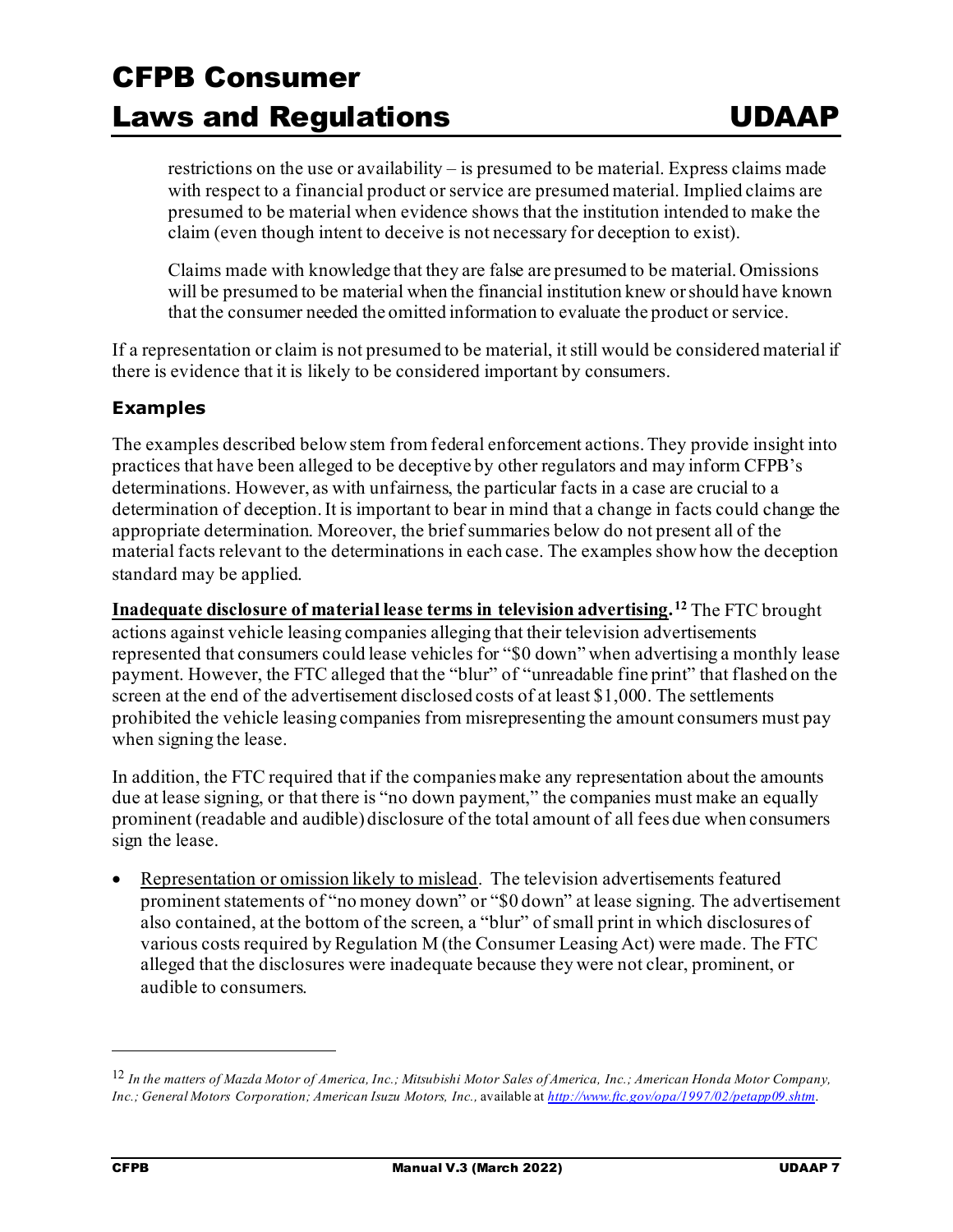- Reasonable consumer perspective. A reasonable consumer would believe that he did not have to put any money down and that all he owed was the regular monthly payment.
- Material representation. The stated "no money down" or "\$0 down" plus the low monthly lease payment were material representations to consumers. The fact that the additional, material costs were disclosed at signing of the lease did not cure the deceptive failure to disclose in the television advertising, the FTC claimed.

**Misrepresentation about loan terms. [13](#page-7-0)** In 2004, the FTC sued a mortgage broker advertising mortgage refinance loans at "3.5% fixed payment 30-year loan" or "3.5% fixed payment for 30 years," implying that the offer was for a 30-year loan with a 3.5% fixed interest rate. Instead, the FTC claimed that the broker offered adjustable rate mortgages (ARMs) with an option to pay various amounts, including a minimum monthly payment that represented only a portion of the required interest. As a result, unpaid interest was added to the principal of the loan, resulting in negative amortization. [14](#page-7-1)

- Practice likely to mislead. The FTC claimed that the advertisements were misleading because they compared payments on a mortgage that fully amortized to payments on a nonamortizing loan with payments that increased after the first year. In addition, the FTC claimed that after application, the broker provided Truth in Lending Act (TILA) disclosures that misstated the annual percentage rate (APR) and that failed to state that the loan was a variable rate loan.
- Reasonable consumer perspective. It was reasonable for consumers to believe that they would obtain fixed-rate mortgages, based on the representations.
- Material representation. The representations were material because consumers relied on them when making the decision to refinance their fully amortizing 30-year fixed loans. As a result, the consumers ended up with adjustable rate mortgages that would negatively amortize if they made payments at the stated 3.5% payment rate.

<span id="page-7-0"></span><sup>&</sup>lt;sup>13</sup> FTC v. Chase Financial Funding, Inc., No. SACV04-549 (C.D.Cal. 2004), Stipulated Preliminary Injunction, available at <http://www.ftc.gov/os/caselist/0223287/0223287.shtm>.

<span id="page-7-1"></span><sup>&</sup>lt;sup>14</sup> In 2008, amendments to the Truth in Lending Act's Regulation Z were adopted to prohibit certain advertising practices, such as misleading advertising of fixed rates and payments, for credit secured by a dwelling. Similar practices could be identified as deceptive in other product lines. See 73 Fed. Reg. 44522 (July 30, 2008) (promulgating 12 CFR 226.24), which has since been recodified as 12 CFR 1026.24.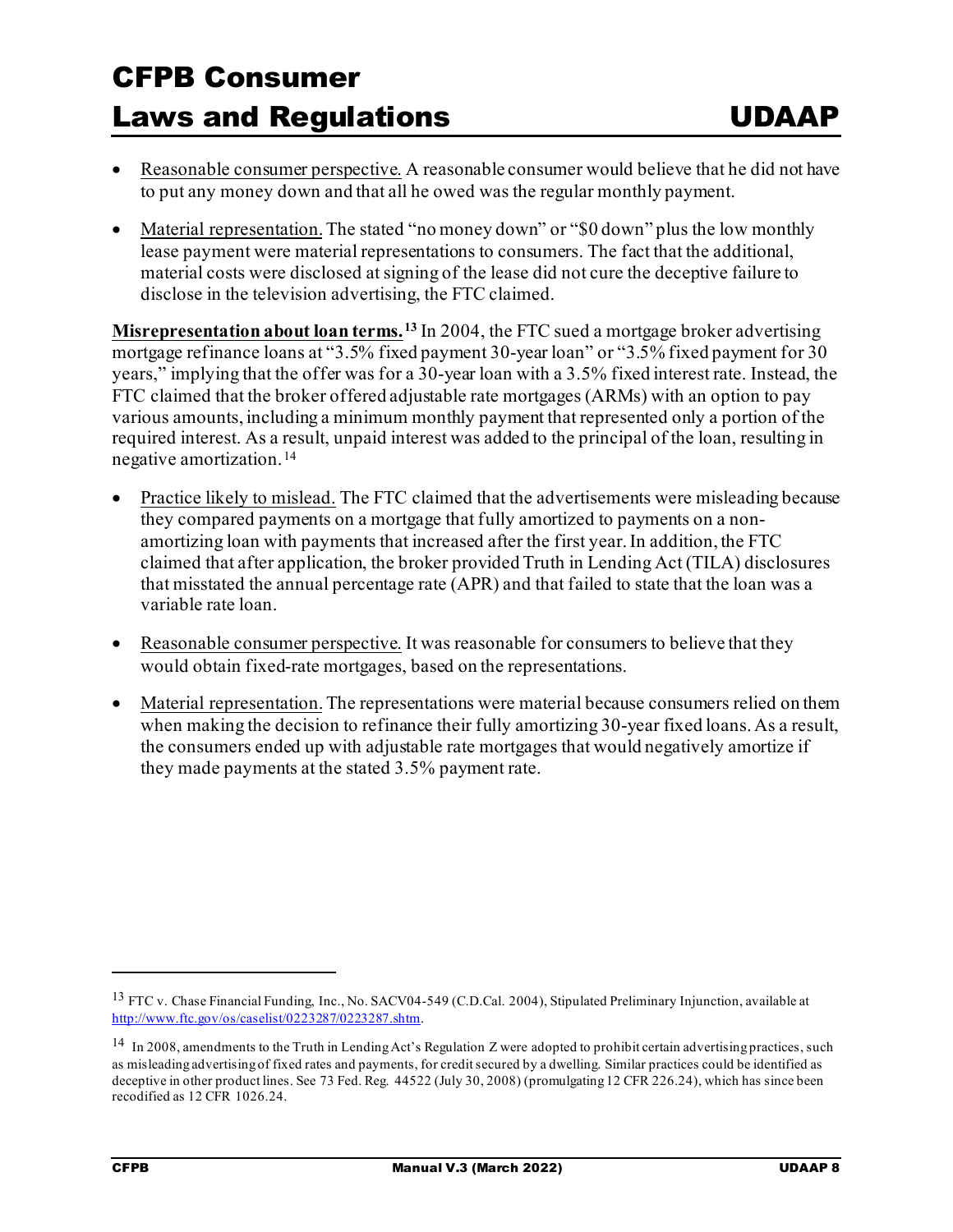### **Abusive Acts or Practices**

The Dodd-Frank Act makes it unlawful for any covered person or service provider to engage in an "abusive act or practice.["15](#page-8-0) An abusive act or practice:

- Materially interferes with the ability of a consumer to understand a term or condition of a consumer financial product or service or
- Takes unreasonable advantage of:
	- o A lack of understanding on the part of the consumer of the material risks, costs, or conditions of the product or service;
	- o The inability of the consumer to protect its interests in selecting or using a consumer financial product or service; or
	- o The reasonable reliance by the consumer on a covered person to act in the interests of the consumer.

Although abusive acts also may be unfair or deceptive, examiners should be aware that the legal standards for abusive, unfair, and deceptive each are separate.

### **The Role of Consumer Complaints in Identifying Unfair, Deceptive, or Abusive Acts or Practices**

Consumer complaints play a key role in the detection of unfair, deceptive, or abusive practices. Consumer complaints have been an essential source of information for examinations, enforcement, and rule-making for regulators. As a general matter, consumer complaints can indicate weaknesses in elements of the institution's compliance management system, such as training, internal controls, or monitoring.

While the absence of complaints does not ensure that unfair, deceptive, or abusive practices are not occurring, complaints may be one indication of UDAAPs. For example, the presence of complaints alleging that consumers did not understand the terms of a product or service may be a red flag indicating that examiners should conduct a detailed review of the relevant practice. This is especially true when numerous consumers make similar complaints about the same product or service. Because the perspective of a reasonable consumer is one of the tests for evaluating whether a representation, omission, act, or practice is potentially deceptive, consumer complaints alleging misrepresentations or misunderstanding may provide a window into the perspective of the reasonable consumer.

When reviewing complaints against an institution, examiners should consider complaints lodged against subsidiaries, affiliates, and third parties regarding the products and services offered through the institution or using the institution's name. In particular, examiners should determine

<span id="page-8-0"></span><sup>15</sup> Dodd-Frank Act, Sec. 1036(a)(1)(B), 12 U.S.C. § 5536(a)(1)(B).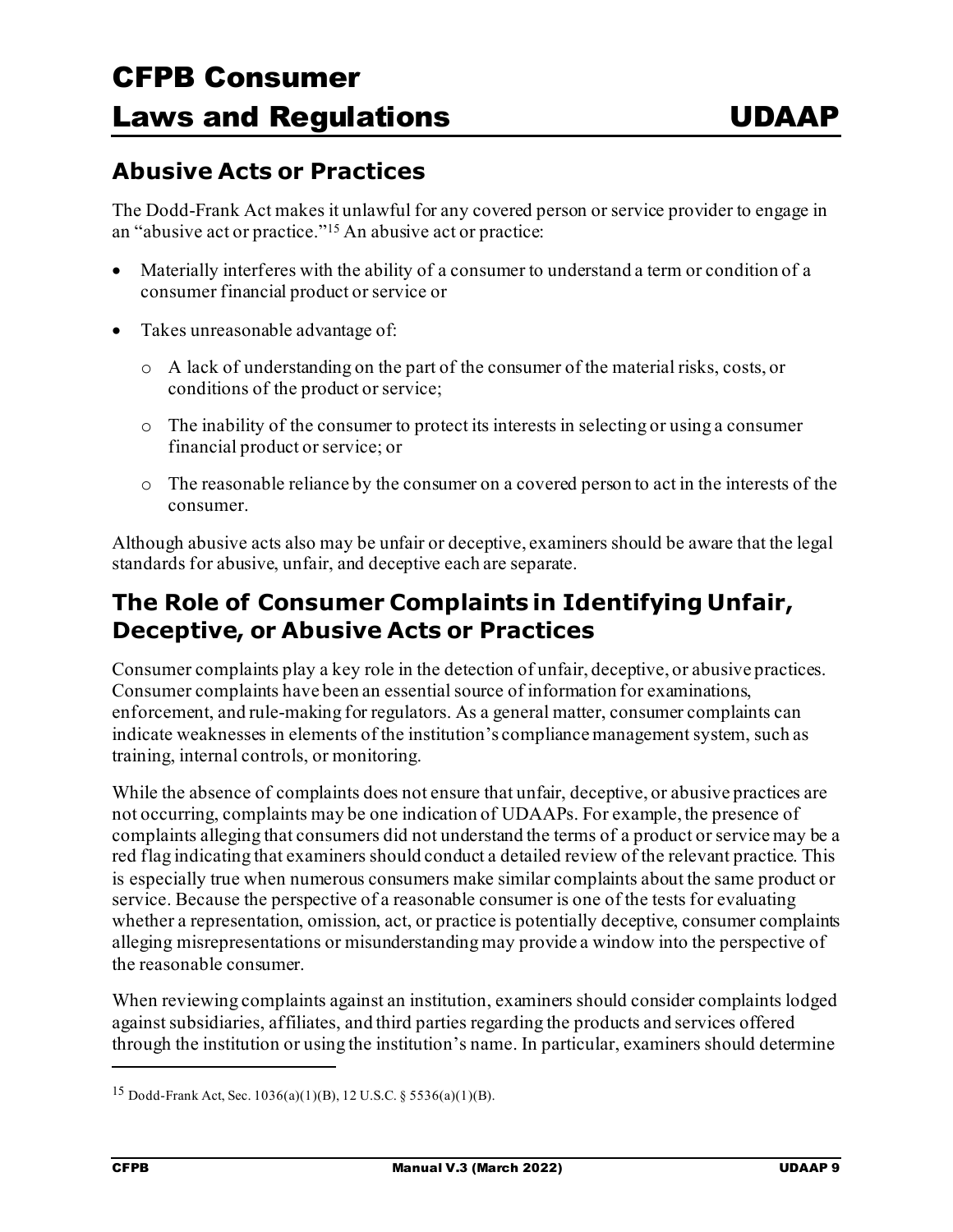whether an institution itself receives, monitors, and responds to complaints filed against subsidiaries, affiliates, and third parties. Consumers can file complaints at a number of entities: the institution itself, the Better Business Bureau, State Attorneys General, the FTC's Consumer Sentinel, the CFPB Consumer Response Center, other Federal and State agencies, or on-line consumer complaint boards such a[s www.ripoffreport.com](http://www.ripoffreport.com/) o[r www.complaints.com.](http://www.complaints.com/)

### **Analyzing Complaints**

Analysis of consumer complaints may assist in the identification of potential unfair, deceptive, or abusive practices. Examiners should consider the context and reliability of complaints; every complaint does not indicate violation of law. When consumers repeatedly complain about an institution's product or service, however, examiners should flag the issue for possible further review. Moreover, even a single substantive complaint may raise serious concerns that would warrant further review. Complaints that allege, for example, misleading or false statements, or missing disclosure information, may indicate possible unfair, deceptive, or abusive acts or practices needing review.

Another area that could indicate potential unfair, deceptive, or abusive acts or practices is a high volume of charge-backs or refunds for a product or service. While this information is relevant to the consumer complaint analysis, it may not appear in the institution's complaint records.

### **Relationship to Other Laws**

An unfair, deceptive, or abusive act or practice may also violate other federal or state laws. For example, pursuant to the TILA, creditors must "clearly and conspicuously" disclose the costs and terms of credit. An act or practice that does not comply with these provisions of TILA may also be unfair, deceptive, or abusive. Similarly, a discriminatory act or practice that is unfair, deceptive, or abusive may also violate other antidiscrimination laws, such as ECOA.

Conversely, a transaction that is in technical compliance with other federal or state laws may nevertheless violate the prohibition against UDAAPs. For example, an advertisement may comply with TILA's requirements, but contain additionalstatements that are untrue or misleading, and compliance with TILA's disclosure requirements does not insulate the rest of the advertisement from the possibility of being deceptive. A discriminatory act or practice is not shielded from the possibility of being unfair, deceptive or abusive even when fair lending laws do not apply to the conduct. For example, not allowing African-American consumers to open deposit accounts, or subjecting African-American consumers to different requirements to open deposit accounts, may be an unfair practice even in those instances when ECOA does not apply to this type of transaction.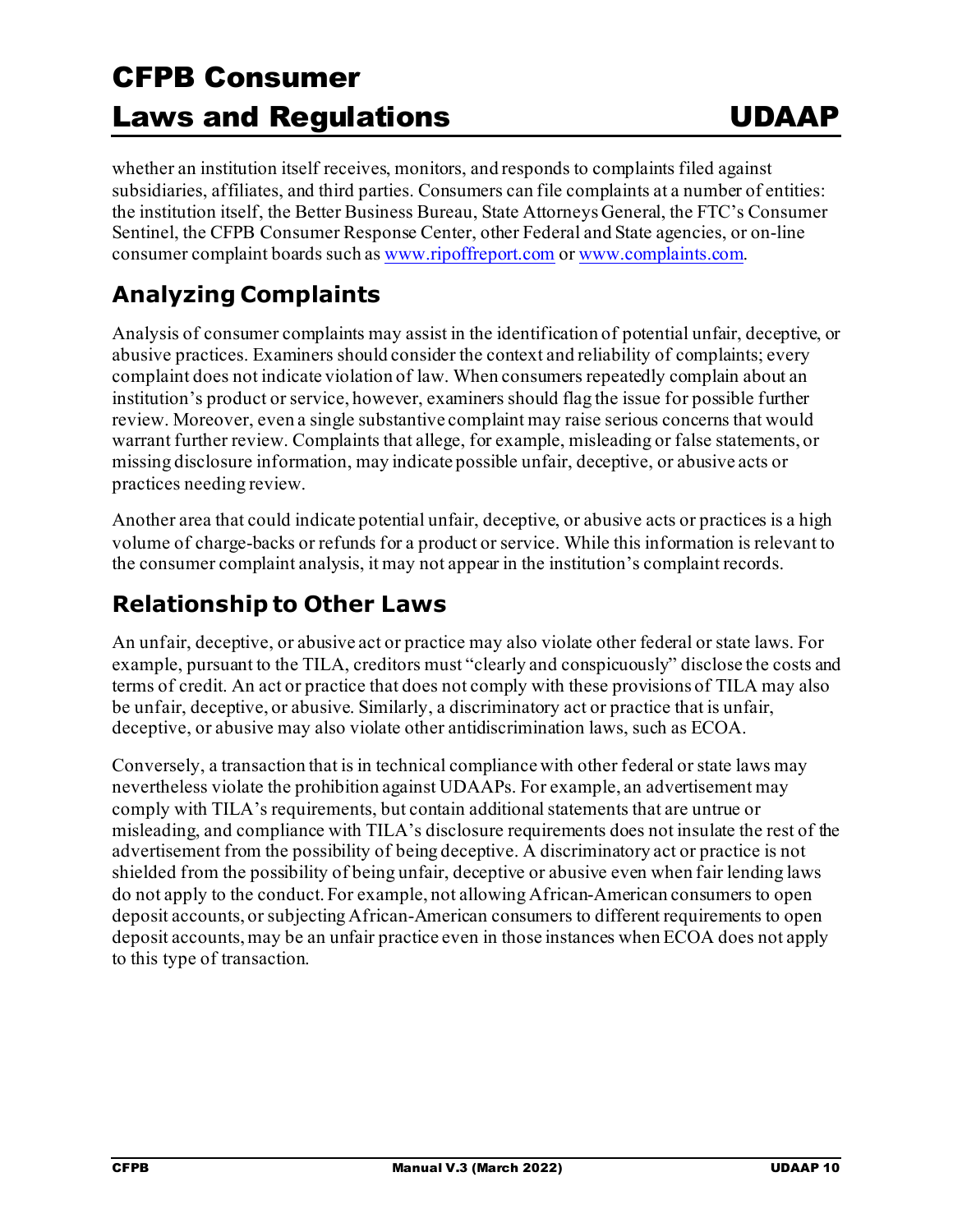### **Unfair, Deceptive, or Abusive Acts and Practices**

### **Examination Objectives**

| <b>Exam Date:</b>   | [Click&type] |
|---------------------|--------------|
| <b>Prepared By:</b> | [Click&type] |
| <b>Reviewer:</b>    | [Click&type] |
| Docket#:            | [Click&type] |
| <b>Entity Name:</b> | [Click&type] |

- To assess the quality of the regulated entity's compliance risk management systems, including internal controls and policies and procedures, for avoiding unfair, deceptive, or abusive acts or practices (UDAAP).
- To identify acts or practices that materially increase the risk of consumers being treated in an unfair, deceptive, or abusive manner, including discriminatory acts or practices.
- To gather facts that help determine whether a regulated entity engages in acts or practices when offering or providing consumer financial products or services that are likely to be unfair, deceptive, or abusive.
- To determine, in consultation with Headquarters, whether an unfair, deceptive or abusive act or practice has occurred and whether further supervisory or enforcement actions are appropriate.

### **General Guidance**

Based on the results of the risk assessment of the entity, examiners should review for potential unfair, deceptive, or abusive acts or practices, taking into account an entity's marketing programs, product and service mix, customer base, and other factors, as appropriate. Even if the risk assessment has not identified potential unfair, deceptive, or abusive acts or practices, examiners should be alert throughout an examination for situations that warrant review.

#### **1. Document Review**

To initially identify potential areas of UDAAP concerns, obtain and review copies of the following to the extent relevant to the examination

- a. Training materials.
- b. Lists of products and services, including descriptions, fee structure, disclosures, notices, agreements, and periodic and account statements.
- c. Procedure manuals and written policies, including those for servicing and collections.
- d. Minutes of the meetings of the Board of Directors and of management committees, including those related to compliance.
- e. Internal control monitoring and auditing materials.
- f. Compensation arrangements, including incentive programs for employees and third parties.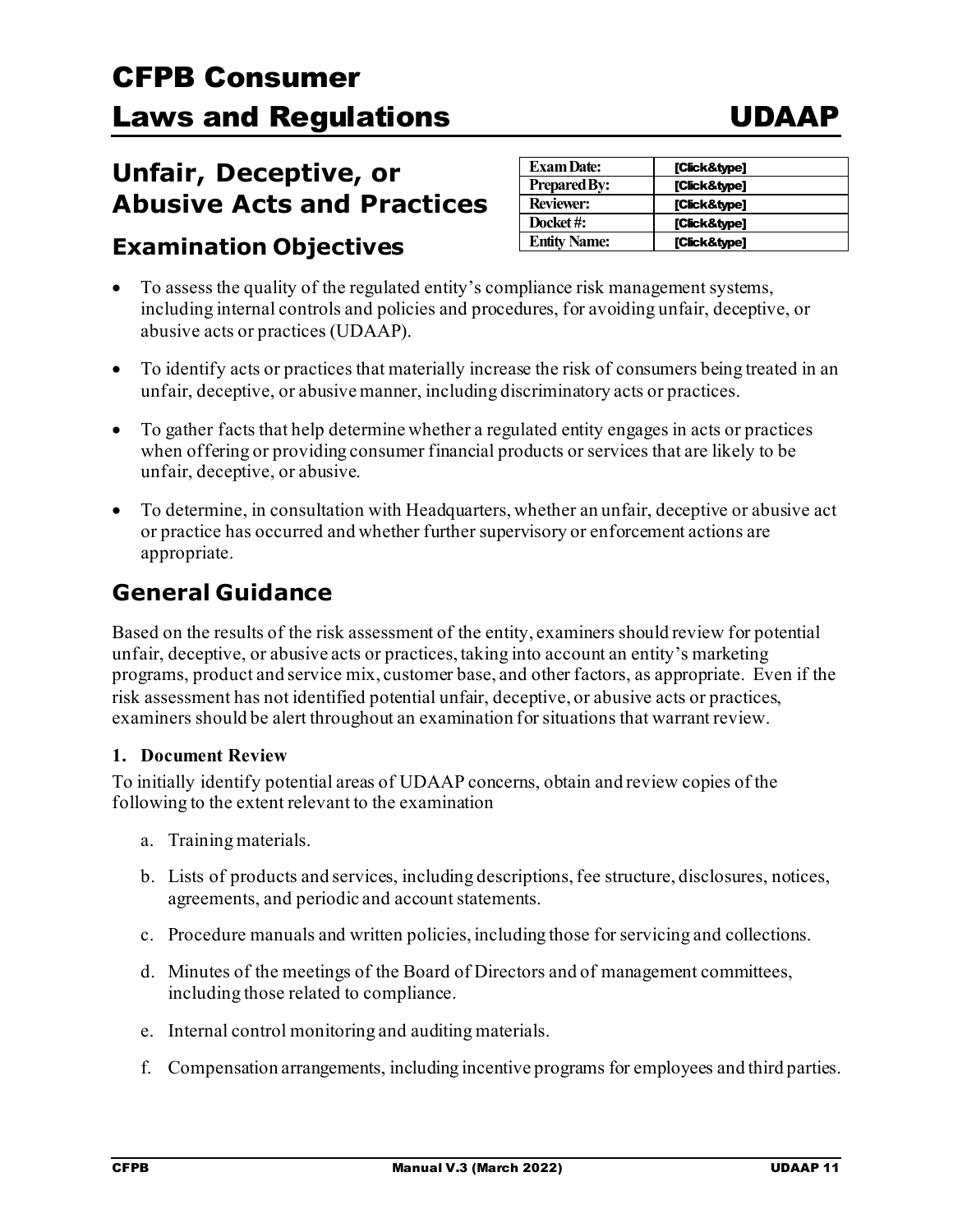- g. Documentation related to new product development, including relevant meeting minutes of Board of Directors, and of compliance and new product committees.
- h. Marketing programs, advertisements, and other promotional material in all forms of media (including print, radio, television, telephone, Internet, or social media advertising).
- i. Scripts and recorded calls for telemarketing and collections.
- j. Organizational charts, including those related to affiliate relationships and work processes.
- k. Agreements with affiliates and third parties that interact with consumers on behalf of the entity.
- l. Consumer complaint files.
- m. Documentation related to software development and testing, as applicable.
- n. Documentation regarding the use of models, algorithms, and decision-making processes used in connection with consumer financial products and services.
- o. Information collected, retained or used regarding customer demographics, including the demographics of customers using various products or services, and the breakdown of consumer demographics for various product uses, fees, revenue sources and costs, or the impacts of various products and services on specific demographics.
- p. Any demographic research or analysis relating to marketing or advertising of consumer financial products or services.

### **Management and Policy-Related Examination Procedures**

- **1.** Identify potential UDAAP concerns by reviewing all relevant written policies and procedures, customer complaints received by the entity or by the CFPB, internal and external audit reports, statistical and management reports, and examination reports. Determine whether:
	- a. The scope of the entity's compliance audit includes a review of potential unfair, deceptive, or abusive acts or practices.
	- b. The compliance audit work is performed consistent with the audit plan and scope.
	- c. The frequency and depth of audit review is appropriate to the nature of the activities and size of the entity.
	- d. Management and the Board of Directors are made aware of and review significant deficiencies and their causes.
	- e. Management has taken corrective actions to follow up on any identified deficiencies.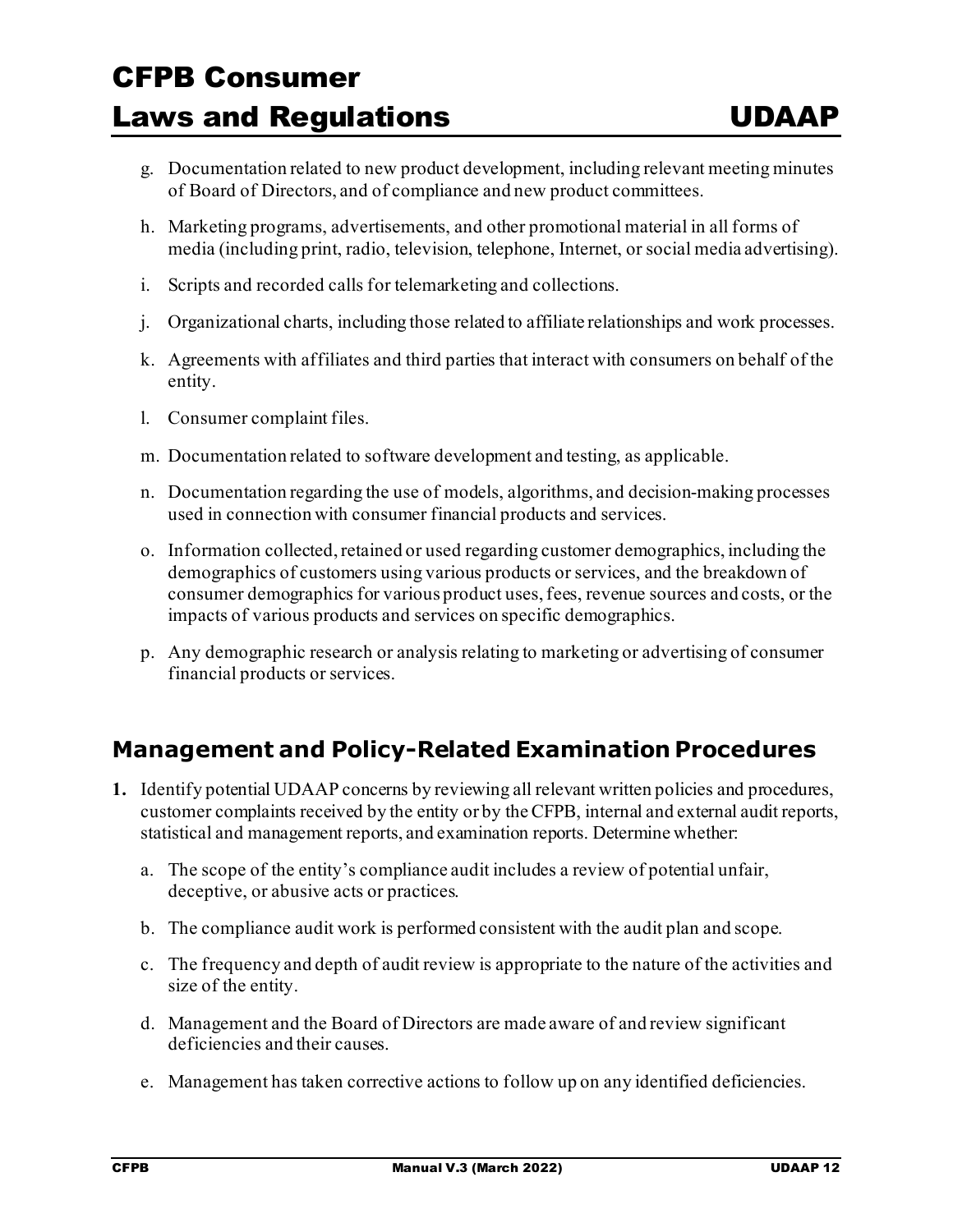- f. The entity's compliance programs ensure that policies are being followed through its sampling of relevant product types and decision centers, including sales, processing, and underwriting.
- g. The entity has a process to respond to consumer complaints in a timely manner and determine whether consumer complaints raise potential UDAAP concerns.
- h. The entity has been subject to any enforcement actions or has been investigated by a regulatory or law enforcement agency for violations of consumer protection laws or regulations that may indicate potential UDAAP concerns.
- i. The entity has a process to prevent discrimination in relation to all aspects of consumer financial products or services the entity offers or provides, which includes the evaluation of all policies, procedures and processes for discrimination prior to implementation or making changes, and continued monitoring for discrimination after implementation.
- j. The entity's compliance program includes an established process for periodic analysis and monitoring of all decision-making processes used in connection with consumer financial products or services, and a process to take corrective action to address any potential UDAAP concerns related to their use, including discrimination.
- **2.** Through discussions with management and a review of available information, determine whether the entity's internal controls are adequate to prevent unfair, deceptive or abusive acts or practices. Consider whether:
	- a. The compliance management program includes measures aimed at avoiding unfair, deceptive, or abusive practices, including:
		- o Organization charts and process flowcharts;
		- o Policies and procedures; and
		- o Monitoring and audit procedures.
	- b. The entity conducts prior UDAAP reviews of advertising and promotional materials, including promotional materials and marketing scripts for new products.
	- c. The entity evaluates initial and subsequent disclosures, including customer agreements and changes in terms, for potential UDAAP concerns.
	- d. The entity reviews new products and changes in the terms and conditions of existing products for potential UDAAP concerns.
	- e. The entity has a thorough process for receiving and responding to consumer complaints and has a process to receive complaints made to third parties, such as the Better Business Bureau or the CFPB.
	- f. The entity evaluates servicing and collections for UDAAP concerns.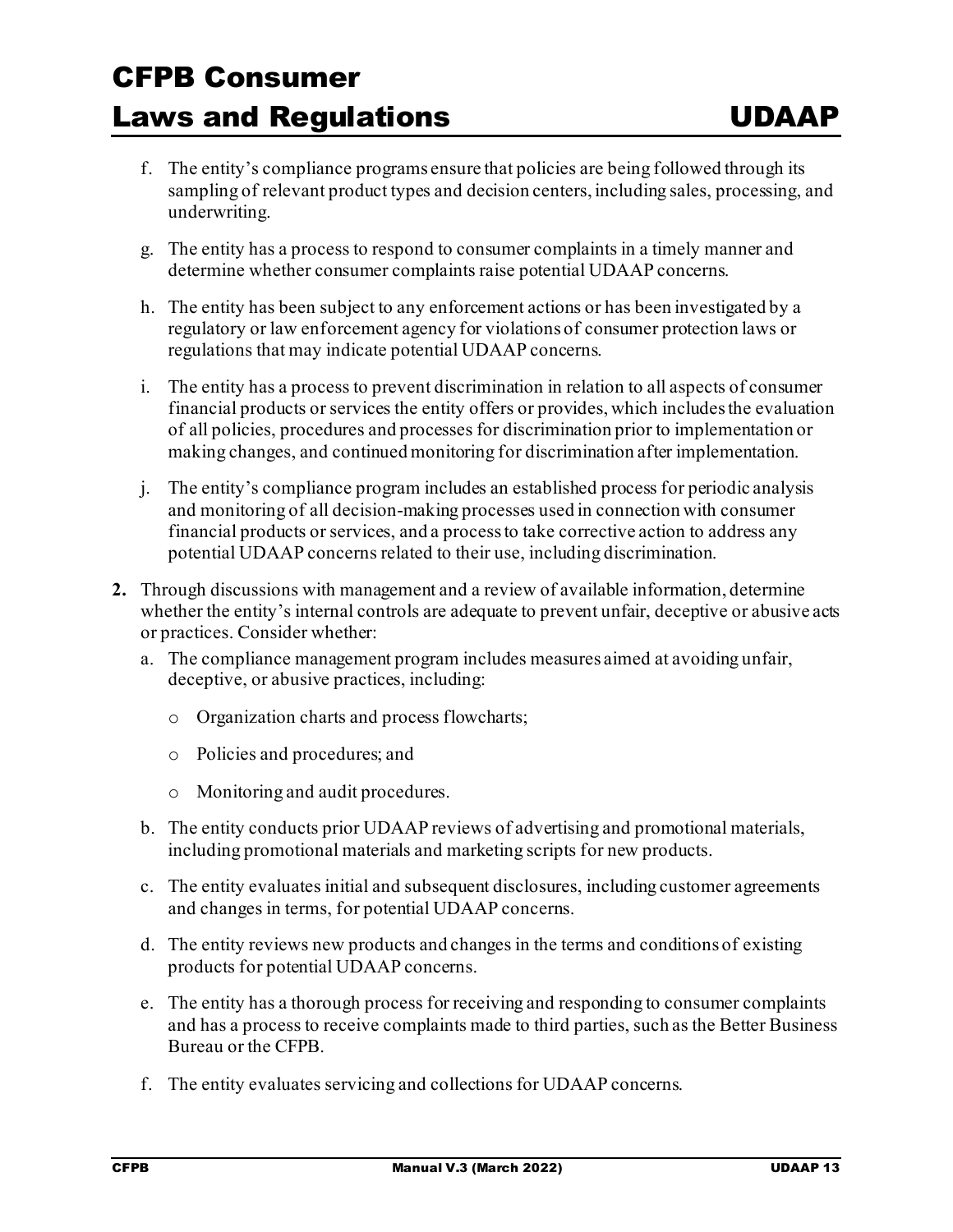- g. The entity has established policies and controls relating to employee and third-party conduct, including:
	- o Initial and ongoing training;
	- o Performance reviews or audits;
	- o Discipline policies and records of disciplinary actions;
	- o Third-party agreements and contractual performance standards;
	- o Compensation programs; and
	- o Monitoring.
- h. The entity's internal control processes are documented.
- i. Computer programs are tested and documented to ensure accurate and timely disclosures to consumers.
- j. The entity has established policies and procedures to review, test, and monitor any decision-making processes it uses for potential UDAAP concerns, including discrimination.
- k. The entity has established policies and procedures to mitigate potential UDAAP concerns arising from the use of its decision-making processes, including discrimination.
- l. The entity's policies, procedures and practices do not target or exclude consumers from products and services, or offer different terms and conditions, in a discriminatory manner.
- m. The entity has appropriate training for customer service personnel to prevent discrimination.

#### **3. Potential Areas for Transaction Testing**

Through a high-level assessment of the entity's products, services, and customer base, identify areas for potential transaction testing. This process should determine whether:

- a. The entity does not underwrite a given credit product on the basis of ability to repay.
- b. A product's profitability depends significantly on penalty fees or "back-end" rather than upfront fees.
- c. A product has high rates of repricing or other changes in terms.
- d. A product combines features and terms in a manner that can increase the difficulty of consumer understanding of the overall costs or risks of the product and the potential harm.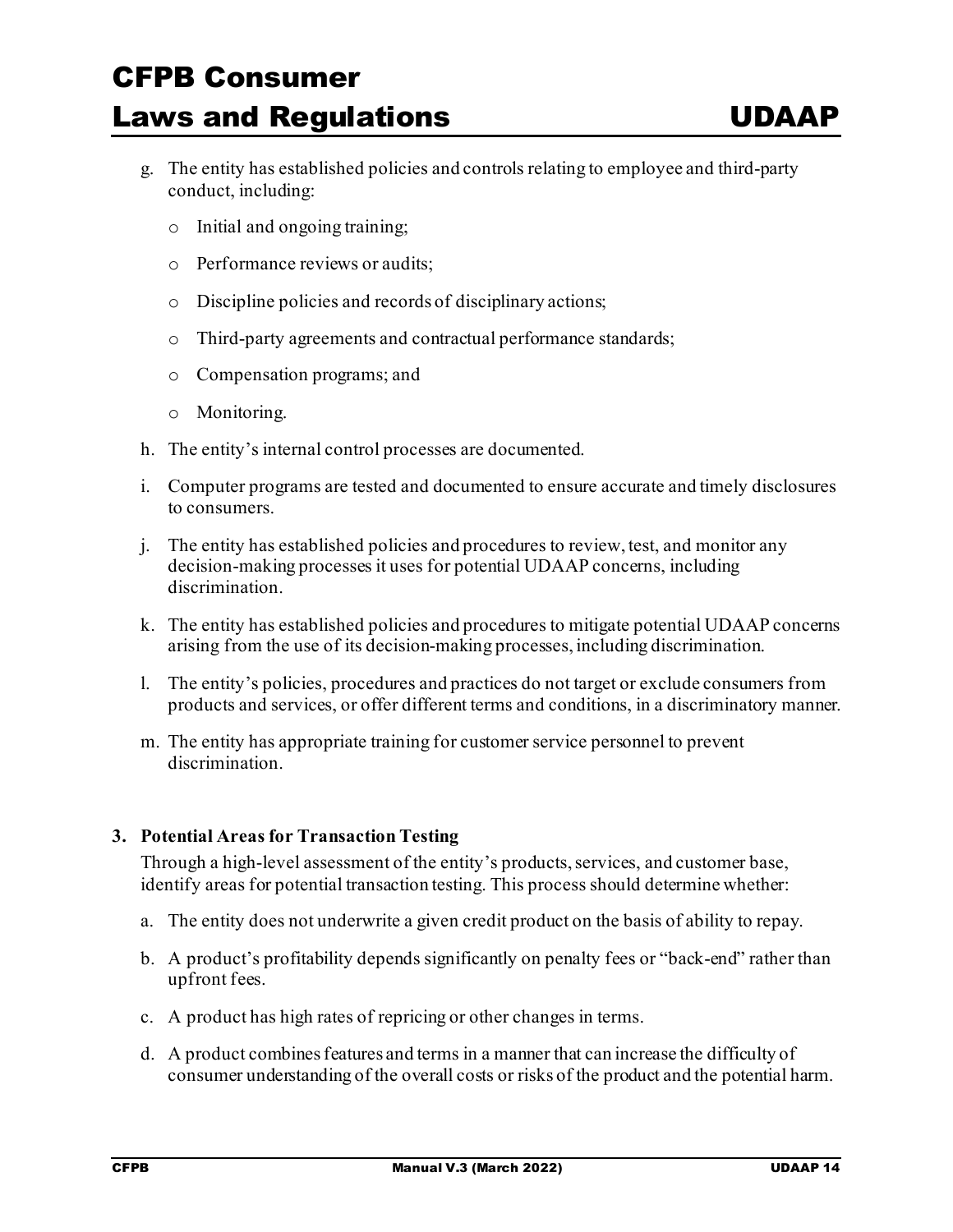- e. Penalties are imposed when a customer terminates the relationship with the entity.
- f. Fees or other costs are imposed on a consumer to obtain information about the account.
- g. A product is targeted to particular populations, without appropriate tailoring of marketing, disclosures, and other materials designed to ensure understanding by the consumers.
- h. The entity improperly gives inferior terms to one customer demographic as compared to other customer demographics.
- i. The entity improperly offers or provides more products or services to one customer demographic as compared to other customer demographics.
- j. Customer service representatives improperly treat customers of certain demographics worse or provide extra assistance or exceptions to customers of certain demographics.
- k. The entity engages in targeted advertising or marketing in a discriminatory way.
- l. The entity uses decision-making processes in its eligibility determinations, underwriting, pricing, servicing or collections that result in discrimination.
- m. The entity fails to evaluate and make necessary adjustments and corrections to prevent discrimination.

### **Transaction-Related Examination Procedures**

If upon conclusion of the management and policy-related examination procedures, procedural weaknesses, or other UDAAP risks require further investigation, conduct transaction testing, as necessary, using the following examination procedures. Use judgment in deciding to what extent to sample individual products, services, or marketing programs. Increase the sample size to achieve confidence that all aspects of the entity's products and services are reviewed sufficiently. Consult with Headquarters to obtain assistance with the sampling process.

#### **1. Marketing and Disclosures**

Through a review of marketing materials, customer agreements, and other disclosures, determine whether, before the consumer chooses to obtain the product or service:

- a. All representations are factually based.
- b. All materials describe clearly, prominently, and accurately:
	- o costs, benefits, and other material terms of the products or services being offered;
	- o related products or services being offered either as an option or required to obtained certain terms; and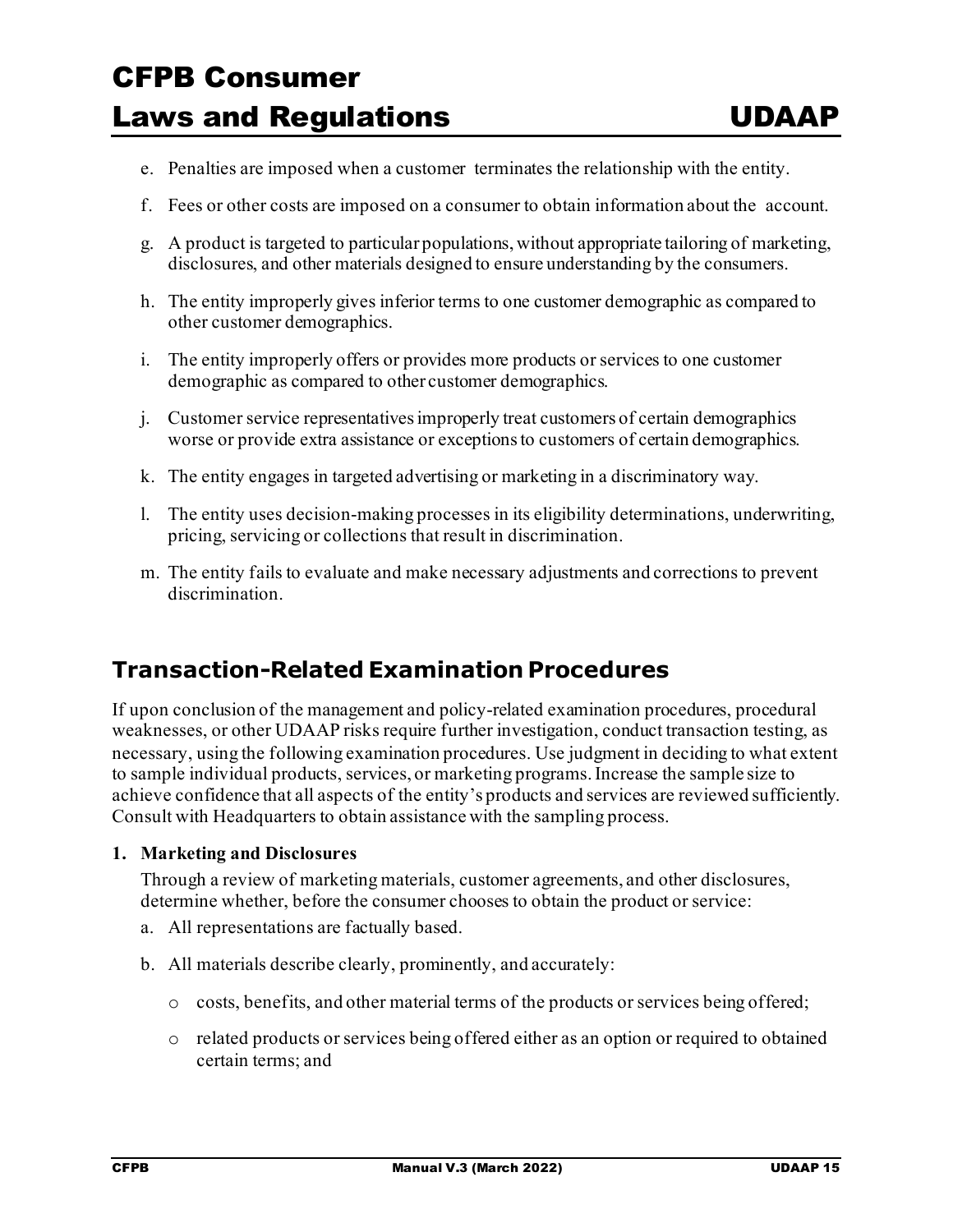- o material limitations or conditions on the terms or availability of products and services, such as time limitations for favorable rates, promotional features, expiration dates, prerequisites for obtaining particular products or services, or conditions for canceling services.
- c. The customer's attention is drawn to key terms, including limitations and conditions, that are important to enable the consumer to make an informed decision.
- d. All materials clearly and prominently disclose the fees, penalties, and other charges that may be imposed and the reason for the imposition.
- e. Contracts clearly inform customers of contract provisions that permit changes in terms and conditions of the product or service.
- f. All materials clearly communicate the costs, benefits, availability, and other terms in language that can be understood when products are targeted to particular populations, such as reverse mortgage loans for the elderly.
- g. Materials do not misrepresent costs, conditions, limitations, or other terms either affirmatively or by omission.
- h. The entity avoids advertising terms that are generally not available to the typical targeted consumer.
- i. Marketing or advertising do not improperly target or exclude consumers on a discriminatory basis, including through digital advertising.

#### **2. Availability of Terms or Services as Advertised**

Evaluate whether product(s) and service(s) that consumers are receiving are consistent with the disclosures and policies. For each product and service being reviewed, select a sample that:

- a. Is sufficient in size to reach a supportable conclusion about such consistency;
- b. Includes, as appropriate, transactions from different origination and underwriting channels — for example, different geographical areas or different sectors of the entity's organization structure;
- c. Includes approved and/or denied accounts; and
- d. Identifies the decision-making processes used to determine approval or denial for a product and the terms of the offer, as well as the corresponding inputs used in the decision-making processes for each account in the sample.

Determine whether:

a. Consumers are reasonably able to obtain the products and services, including interest rates or rewards, as represented by the entity.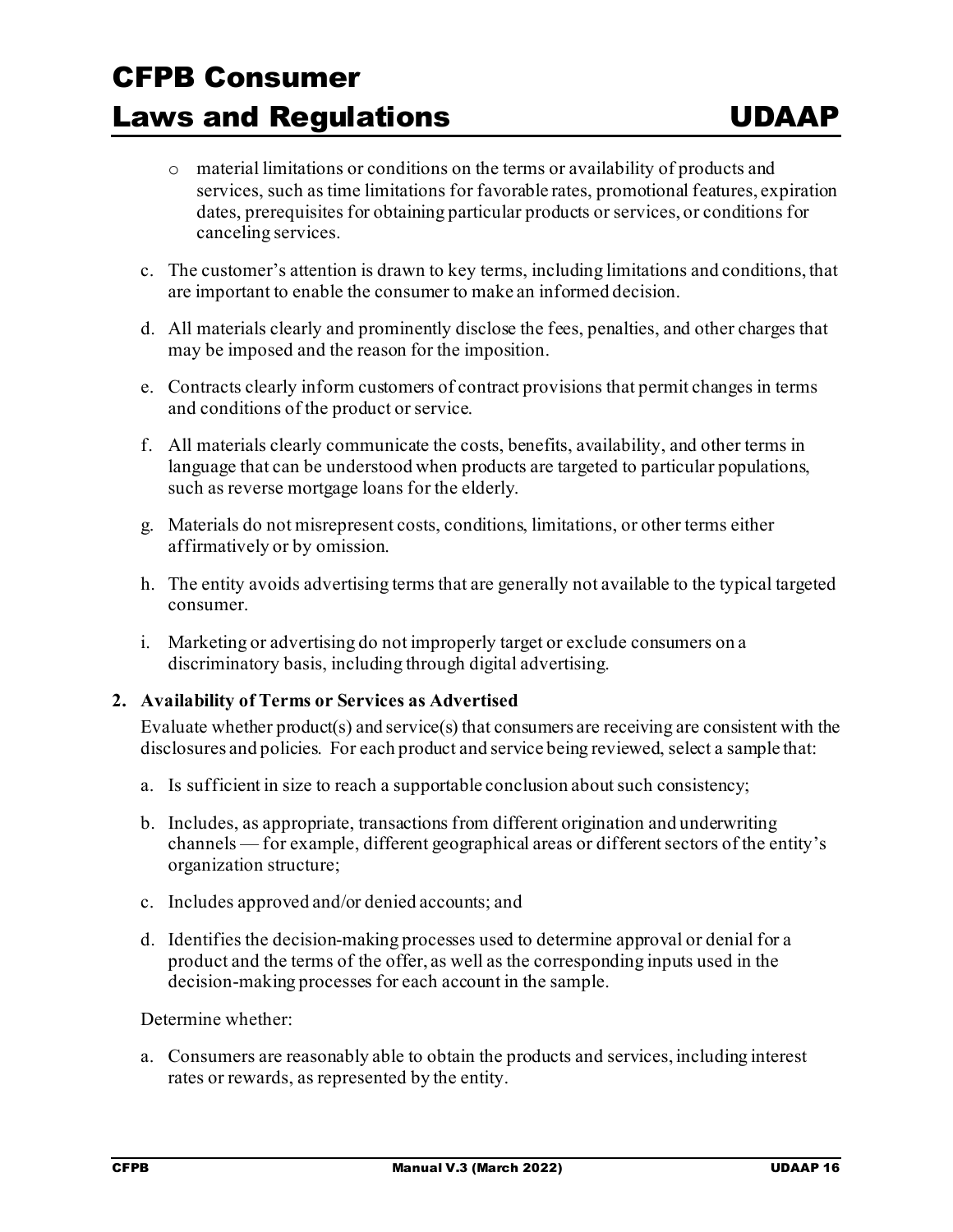- b. The entity offers products and services to consumers in a manner that prevents discrimination.
- c. Consumers receive the specific product or service that they request.
- d. Counter-offers clearly, prominently, and accurately explain the difference between the original product or services requested and the one being offered.
- e. Actual practices are consistent with stated policies, procedures, or account disclosures.

#### **3. Availability of Actual Credit to the Consumer**

Evaluate whether the entity represents the amount of useable credit that the consumer will receive in a truthful way. Consider whether:

- a. The available credit is sufficient to allow the consumer to use the product as advertised and disclosed to the consumer.
- b. The fees and charges, typically imposed on the average targeted customer, both initially and throughout the term of the loan, remain in a range that does not prevent the availability of credit.
- c. The entity honors convenience checks when used by the customer in a manner consistent with introductory or promotional materials and disclosures.

#### **4. Employees and Third Parties Interacting with Consumers**

Evaluate how the entity monitors the activities of employees and third-party contractors, marketing sales personnel, vendors, and service providers to ensure they do not engage in unfair, deceptive, or abusive acts or practices with respect to consumer interactions. Interview employees and third parties, as appropriate. Specifically, consider whether:

- a. The entity ensures that employees and third parties who market or promote products or services are adequately trained so that they do not engage in unfair, deceptive, or abusive acts or practices, including discrimination.
- b. The entity conducts periodic evaluations or audits to check whether employees or third parties follow the entity's training and procedures and has a disciplinary policy in place to deal with any deficiencies.
- c. The entity reviews compensation arrangements for employees, third-party contractors, and service providers to ensure that they do not create unintended incentives to engage in unfair, deceptive, or abusive acts or practices, particularly with respect to product sales, loan originations, and collections.
- d. Performance evaluation criteria do not create unintended incentives to engage in unfair, deceptive, or abusive acts or practices, including criteria for sales personnel based on sales volume, size, terms of sale, or account performance.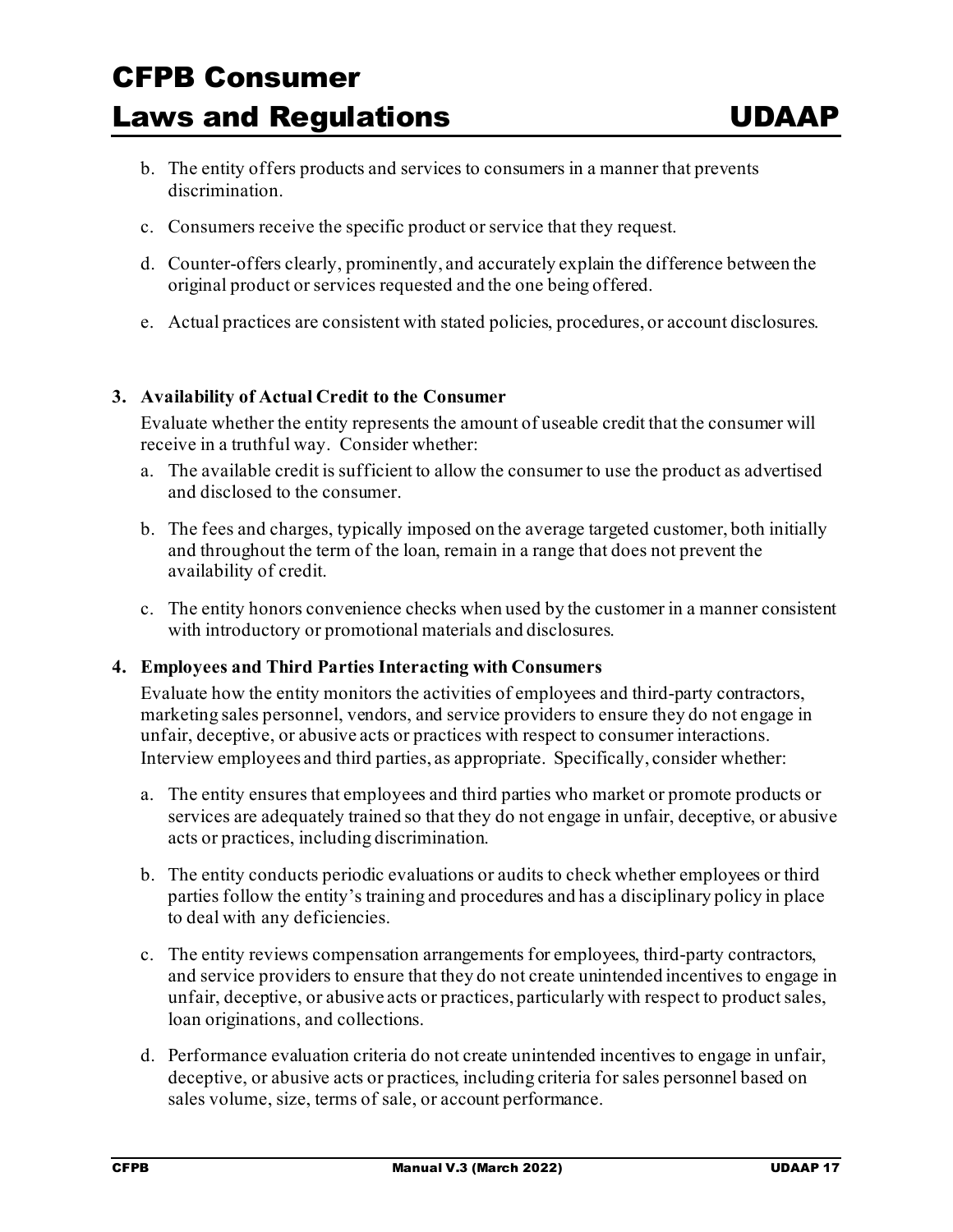- e. The entity implements and maintains effective risk and supervisory controls to select and manage third-party contractors and service providers.
- f. The entity has a process to take prompt corrective action if the decision-making processes it uses produce deficiencies or discriminatory results.

#### **5. Servicing and Collections**

Evaluate whether servicing and collections practices raise potential UDAAP concerns, by considering whether**:** 

- a. The entity has policies detailing servicing and collections practices and has monitoring systems to prevent unfair, deceptive or abusive acts or practices.
- b. Call centers, either operated by the entity itself or by third parties, effectively respond to consumers' calls, including calls from consumers with limited English proficiency.
- c. The entity ensures that employees and third party contractors:
	- o represent fees or charges on periodic statements in a manner that is not misleading;
	- o post and credit consumer payments in a timely manner;
	- o apply payments in a manner that does not unnecessarily increase customer payments, without clear justification;
	- o only charge customers for products and services, such as insurance or credit protection programs, that are specifically agreed to;
	- o mail periodic statements in time to provide the consumer ample opportunity to avoid late payments; and
	- o do not represent to consumers that they may pay less than the minimum amount without clearly and prominently disclosing any fees for paying the reduced amount.
- d. The entity ensures that employees and third party contractors refrain from engaging in servicing or collection practices that lead to differential treatment or disproportionately adverse impacts on a discriminatory basis.
- e. The entity has policies to ensure compliance with the standards under the Fair Debt Collections Practices Act to prevent abusive, deceptive, or unfair debt collection practices.
- f. Employees and third party contractors clearly indicate to consumers that they are calling about the collection of a debt.
- g. Employees and third party contractors do not disclose the existence of a consumer's debt to the public without the consent of the consumer, except as permitted by law.